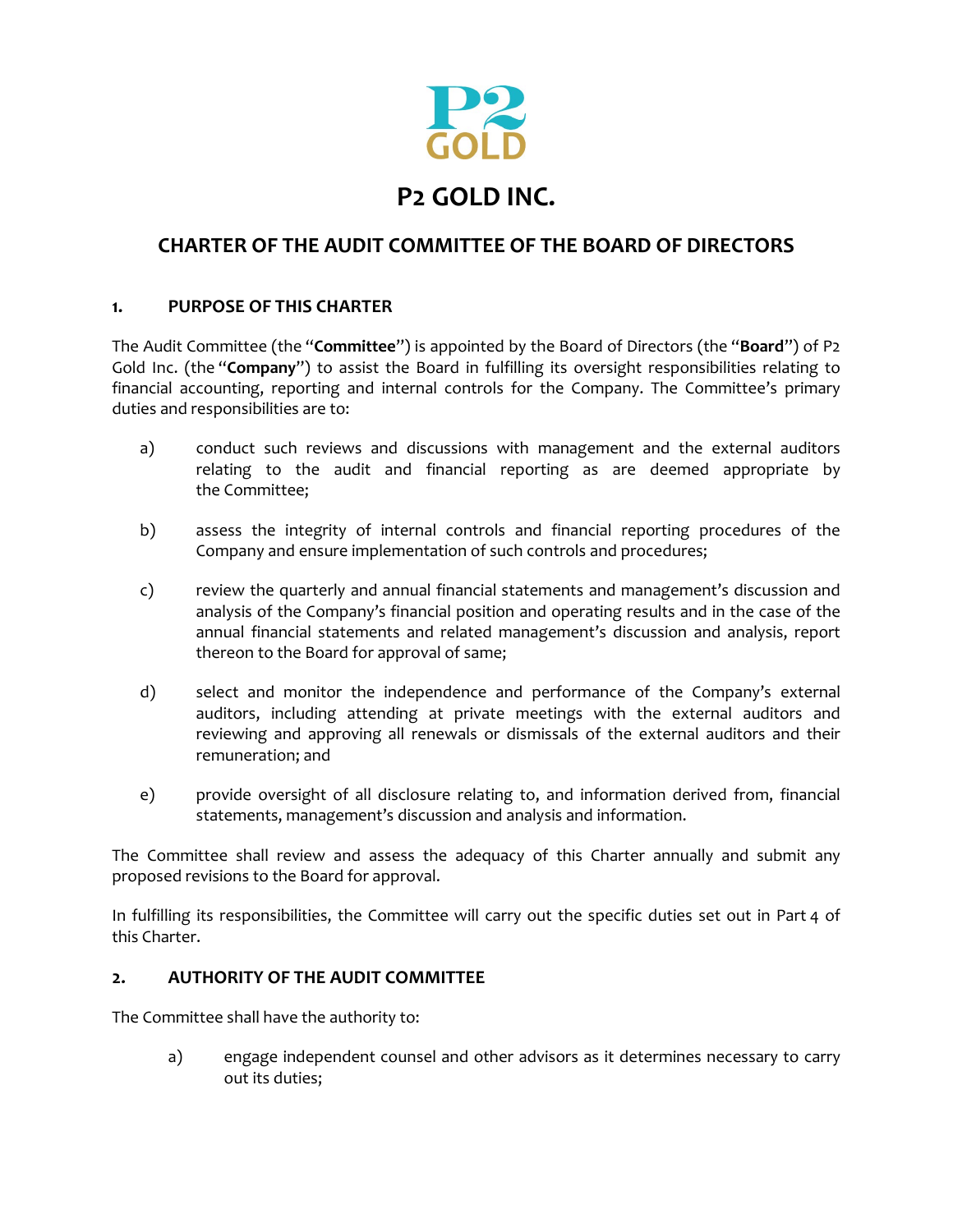- b) set and pay the compensation for advisors employed by the Committee; and
- c) communicate directly with the internal and external auditors.

# **3. COMPOSITION AND MEETINGS**

The Committee and its membership shall meet all applicable legal, regulatory and listing requirements, including, without limitation, those of the BC Securities Commission, the TSX Venture Exchange, the *Business Corporations Act (British Columbia)* and all applicable securities regulatory authorities.

- a) The Committee shall be composed of three or more directors as shall be designated by the Board from time to time. Unless a Chair is elected by the Board, the members of the Committee shall designate from amongst themselves by majority vote of the full Committee a member who shall serve as Chair.
- b) The majority of the Committee shall be "independent" and "financially literate". An "independent" director is a director who has no direct or indirect material relationship with the Company. A "material relationship" is a relationship which, in the view of the Board, could be reasonably expected to interfere with the exercise of the director's independent judgement or a relationship deemed to be a material relationship pursuant to Sections 1.4 and 1.5 of National Instrument 52-110 — *Audit Committees*. A "financially literate" director is a director who has the ability to read and understand a set of financial statements that present a breadth and level of complexity of accounting issues that are generally comparable to the breadth and complexity of the accounting issues that can be reasonably expected to be raised in the Company's financial statements.
- c) Each member of the Committee shall serve at the pleasure of the Board, and in any event, only so long as he or she shall be independent. The Committee shall report to the Board.
- d) The Committee shall meet at least quarterly, at the discretion of the Chair or a majority of its members, as circumstances dictate or as may be required by applicable legal or listing requirements. A minimum of two and at least 50% of the members of the Committee present, either in person or by telephone, shall constitute a quorum.
- e) The time and place at which meetings of the Committee shall be held, and procedures at such meetings, shall be determined from time to time by the Committee. A meeting of the Committee may be called by letter, telephone, facsimile, email or other means of communication, by giving at least 48 hours' notice, provided that no notice of a meeting shall be necessary if all of the members are present either in person or by means of conference telephone or if those absent have waived notice or otherwise signified their consent to the holding of such meeting.
- f) Any member of the Committee may participate in the meeting of the Committee by means of conference telephone or other communication equipment, and the member participating in a meeting pursuant to this paragraph shall be deemed, for the purposes hereof, to be present in person at the meeting.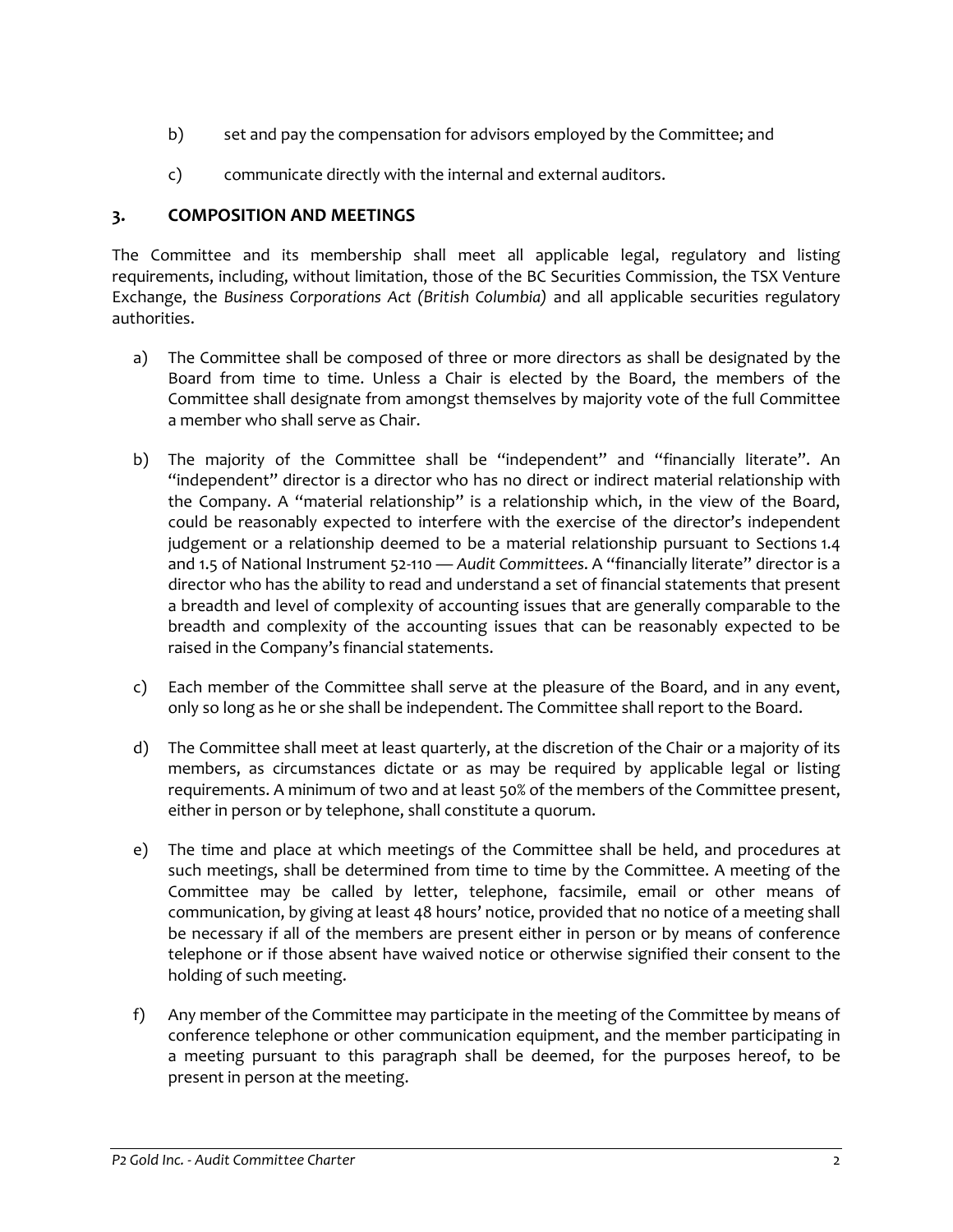- g) The Committee shall keep minutes of its meetings. The Committee may, from time to time, appoint any person who need not be a member, to act as a secretary at any meeting.
- h) Any director of the Company may attend meetings of the Committee, and the Committee may invite such officers and employees of the Company and its subsidiaries as the Committee may see fit, from time to time, to attend at meetings of the Committee.
- i) Any matters to be determined by the Committee shall be decided by a majority of votes cast at a meeting of the Committee called for such purpose. Actions of the Committee may be taken by an instrument or instruments in writing signed by all of the members of the Committee, and such actions shall be effective as though they had been decided by a majority of votes cast at a meeting of the Committee called for such purpose. The Committee shall report its determinations to the Board at the next scheduled meeting of the Board, or earlier as the Committee deems necessary.
- j) The Committee members will be elected annually at the first meeting of the Board following the annual general meeting of shareholders.
- k) The Board may at any time amend or rescind any of the provisions hereof, or cancel them entirely, with or without substitution.

# **4. RESPONSIBILITIES**

#### **4.1 Financial Accounting and Reporting Process and Internal Controls**

- a) The Committee shall review the annual audited and interim financial statements and related management's discussion and analysis before the Company publicly discloses this information to satisfy itself that the financial statements are presented in accordance with applicable accounting principles and in the case of the annual audited financial statements and related management's discussion and analysis, report thereon and recommend to the Board whether or not same should be approved prior to their being filed with the appropriate regulatory authorities. With respect to the annual audited financial statements, the Committee shall discuss significant issues regarding accounting principles, practices, and judgments of management with management and the external auditors as and when the Committee deems it appropriate to do so. The Committee shall consider whether the Company's financial disclosures are complete, accurate, prepared in accordance with International Financial Reporting Standards and fairly present the financial position of the Company. The Committee shall also satisfy itself that, in the case of the annual financial statements, the audit function has been effectively carried out by the auditors and, in the case of the interim financial statements, that the review function has been effectively carried out.
- b) Review and assess the adequacy and effectiveness of the Company's systems of internal control and management information systems through discussion with management and the external auditor to ensure that the Company maintains appropriate systems, is able to assess the pertinent risks of the Company and that the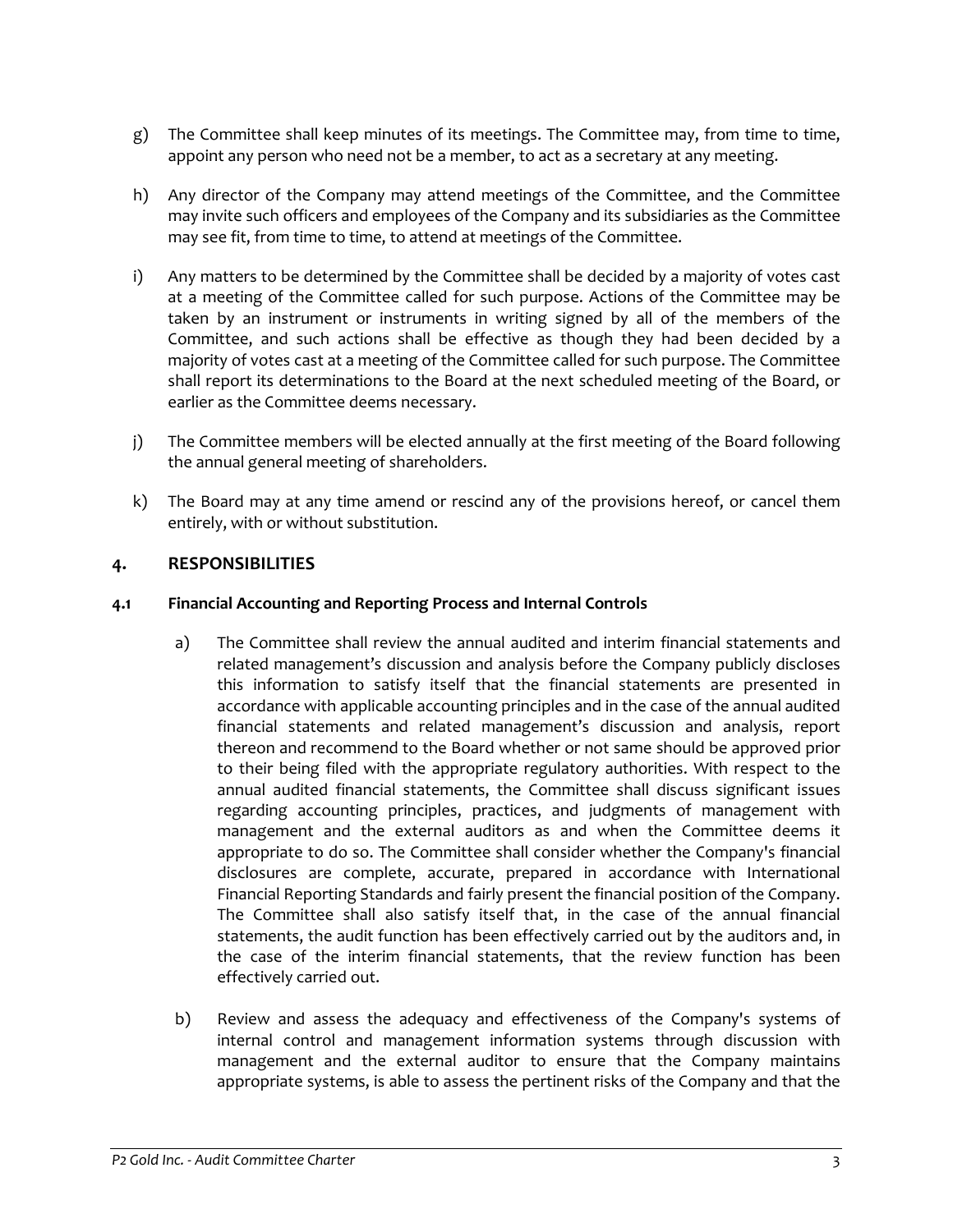risk of a material misstatement in the financial disclosures can be detected.

- c) The Committee shall be satisfied that adequate procedures are in place for the review of the Company's public disclosure of financial information extracted or derived from the Company's financial statements, management's discussion and analysis and annual and interim financial press releases, and periodically assess the adequacy of these procedures in consultation with any disclosure committee of the Company.
- d) The Committee shall review any press releases containing disclosure regarding financial information that are required to be reviewed by the Committee under any applicable laws or otherwise pursuant to the policies of the Company (including before the Company publicly discloses this information).
- e) The Committee shall meet no less than annually with the external auditors and the Chief Financial Officer or, in the absence of a Chief Financial Officer, with the officer of the Company in charge of financial matters, to review accounting practices, internal controls and such other matters as the Committee, Chief Financial Officer or, in the absence of a Chief Financial Officer, the officer of the Company in charge of financial matters, deem appropriate.
- f) The Committee shall inquire of management and the external auditors about significant financial and internal control risks or exposures and assess the steps management has taken to minimize such risks.
- g) The Committee shall review the post-audit or management letter, if any, containing the recommendations of the external auditors and management's response and subsequent follow-up to any identified weaknesses.
- h) The Committee shall periodically review and make recommendations regarding the Code of Business Conduct and Ethics adopted by the Board;
- i) The Committee shall establish procedures for:
	- the receipt, retention, and treatment of complaints received by the Company regarding accounting, internal accounting controls, auditing matters or violations to the Company's Code of Business Conduct and Ethics; and
	- the submission by employees, consultants, contractors, directors or officers of the Company, on a confidential and anonymous basis, of concerns regarding questionable accounting, auditing matters or violations to the Company's Code of Business Conduct and Ethics.
- j) The Committee shall ensure that management establishes and maintains an appropriate budget process, which shall include the preparation and delivery of periodic reports from the Chief Financial Officer to the Committee comparing actual spending to the budget. The budget shall include assumptions regarding economic parameters that are well supported and shall take into account the risks facing the Company.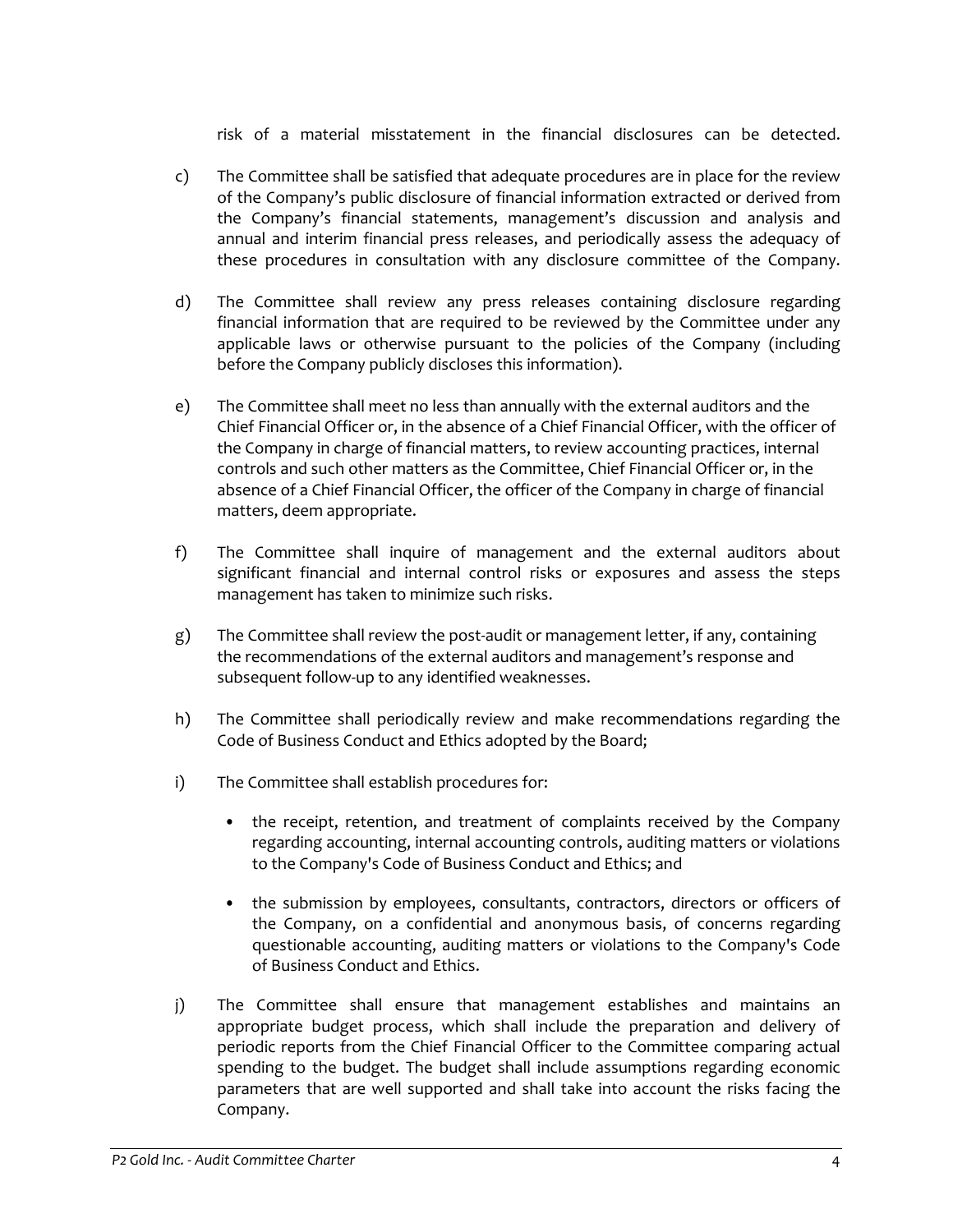k) The Committee shall have the authority to adopt such policies and procedures as it deems appropriate to operate effectively.

#### **4.2 Independent Auditors**

- a) The Committee shall recommend to the Board the external auditors to be nominated for the purpose of preparing or issuing an auditors' report or performing other audit, review or attest services for the Company, shall set the compensation for the external auditors, provide oversight of the external auditors and shall ensure that the external auditors' report directly to the Committee.
- b) The Committee shall ensure that procedures are in place to assess the audit activities of the independent auditors and the internal audit functions.
- c) The pre-approval of the Committee shall be required prior to the undertaking of any non-audit services not prohibited by law to be provided by the external auditors in accordance with this Charter.
- d) The Committee shall monitor and assess the relationship between management and the external auditors and monitor, support and assure the independence and objectivity of the external auditors and attempt to resolve disagreements between management and the external auditors regarding financial reporting.
- e) The Committee shall review the external auditors' audit plan, including the scope, procedures and timing of the audit.
- f) The Committee shall review the results of the annual audit with the external auditors, including matters related to the conduct of the audit.
- g) The Committee shall obtain timely reports from the external auditors describing critical accounting policies and practices, alternative treatments of information within International Financial Reporting Standards that were discussed with management, their ramifications, and the external auditors' preferred treatment and material written communications between the Company and the external auditors.
- h) The Committee shall review fees paid by the Company to the external auditors and other professionals in respect of audit and non-audit services on an annual basis.
- i) The Committee shall review and approve the Company's hiring policies regarding partners, employees and former partners and employees of the present and former auditors of the Company.
- j) The Committee shall have the authority to engage the external auditors to perform a review of the interim financial statements.